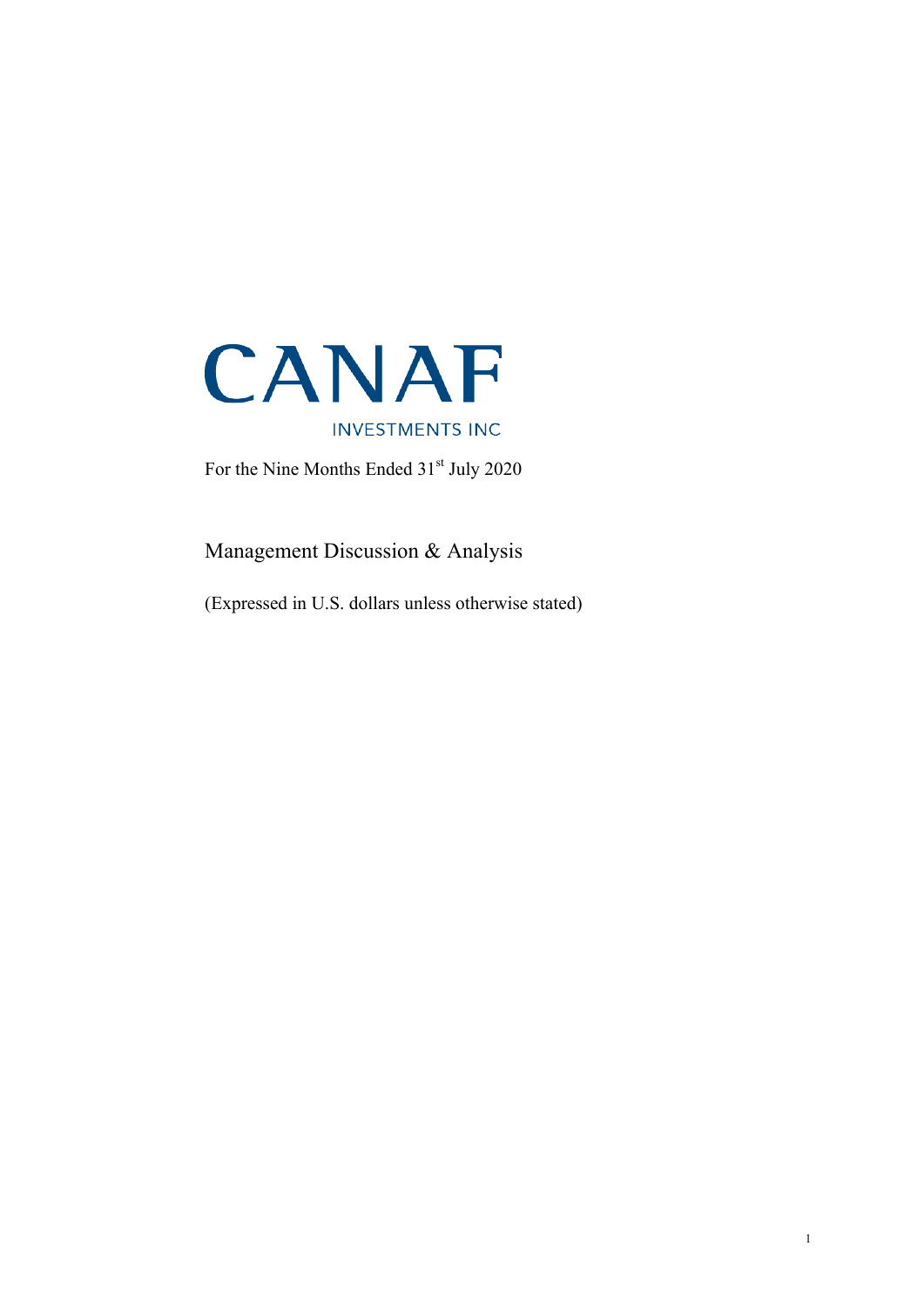# **INTRODUCTION**

Date Prepared: September 22<sup>nd</sup> 2020.

This Management Discussion and Analysis, ("MDA") covers the operations of Canaf Investments Inc. ("Canaf" or the "Corporation") for the nine months ended July 31, 2020 and should be read in conjunction with the audited consolidated Financial Statements for the year ended October 31, 2019 and related notes and the consolidated interim unaudited Financial Statement for the nine months ended July, 31, 2020. The Financial Statements are presented in accordance with International Financial Reporting Standards ("IFRS"). Canaf's accounting policies are described in Note 2 of the unaudited Financial Statement for the nine months ended July, 31, 2020. The financial statements together with this MDA are intended to provide investors with a reasonable basis for assessing the financial performance of the Corporation.

All dollar amounts are expressed in US dollars, the functional currency of the Corporation, unless otherwise stated. The Corporation's listing on the TSX-V however, is quoted in Canadian Dollars. Additional information relating to the Corporation is available on SEDAR at www.sedar.com. or at Corporation's website at www.canafinvestments.com.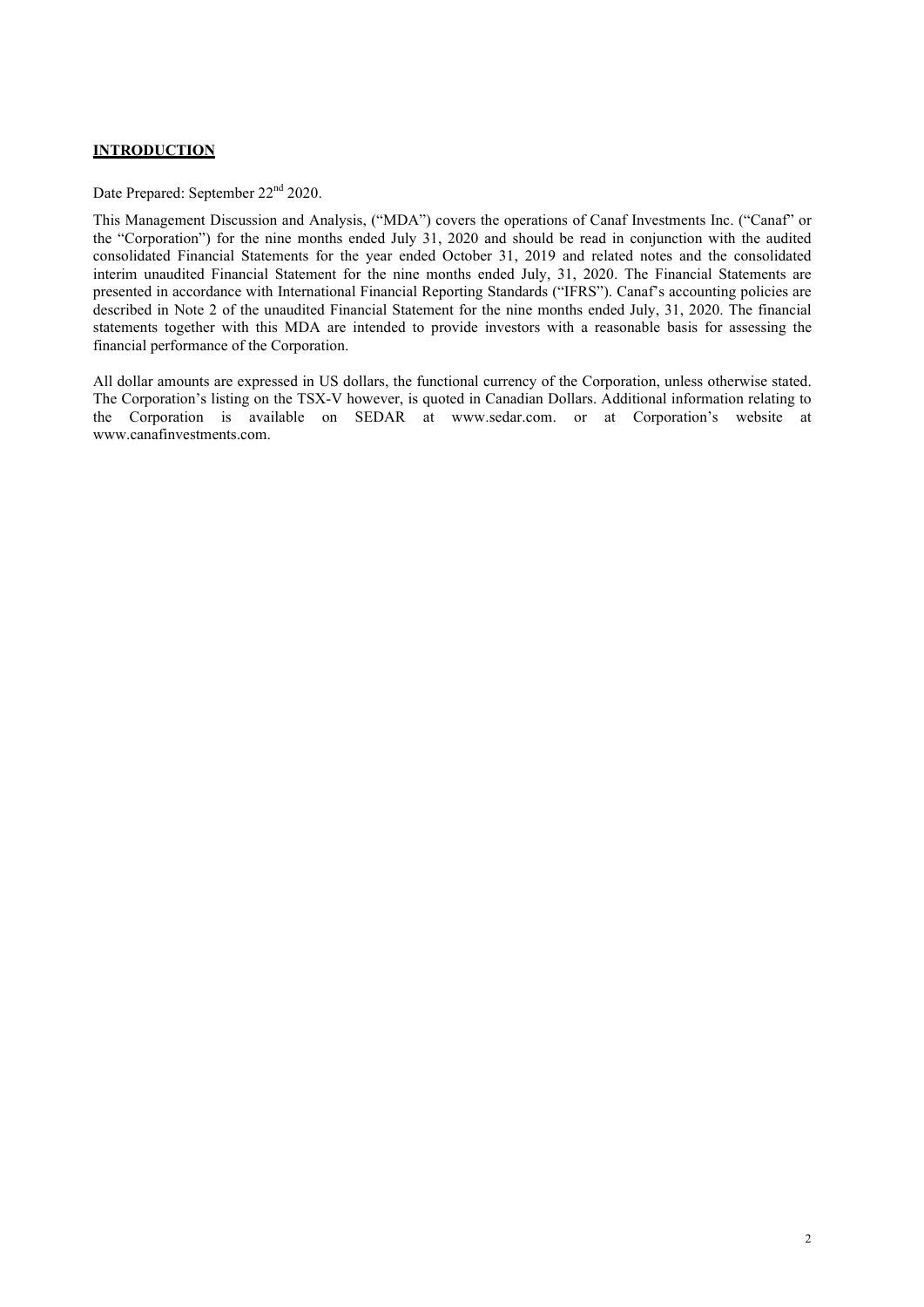# **DESCRIPTION OF BUSINESS**

Canaf is incorporated in the Province of British Columbia with two wholly owned subsidiaries in South Africa, Quantum Screening and Crushing (Pty) Limited ("Quantum"), and Canaf Investments (Pty) Ltd, ("Canaf Ltd").

Quantum, through its 70% owned subsidiary, Southern Coal (Pty) Ltd. ("Southern Coal"), processes anthracite coal into de-volatised anthracite (calcined anthracite) for sale mostly to steel and ferromanganese manufacturers as a substitute product for coke.

Canaf Investments (Pty) Ltd, incorporated in 2019, acts as Canaf's South African holding company with the intention of creating a diverse Corporation focused on sustainable and long-term growth sectors within South Africa. Canaf Investments (Pty) Ltd owns 100% of Canaf Estate Holdings (Pty) Ltd., ("CEH").

### *Southern Coal – Calcined Anthracite, South Africa*

Southern Coal produces calcined anthracite, which is primarily sold as a substitute to coke in sintering processes, by feeding anthracite coal through its rotary kilns, at temperatures between 900 and 1100 degrees centigrade; the volatiles are driven off and the effective carbon content increased.

Southern Coal's clients are world leaders in steel and ferromanganese production. Southern Coal's three kilns operate near Newcastle, KwaZulu Natal.

#### *Canaf Estate Holdings – Property Investments, South Africa*

CEH is a property investment company focused on acquiring, redeveloping and renting properties primarily within the suburbs of the old Johannesburg CBD. CEH made its first property acquisition in August 2019.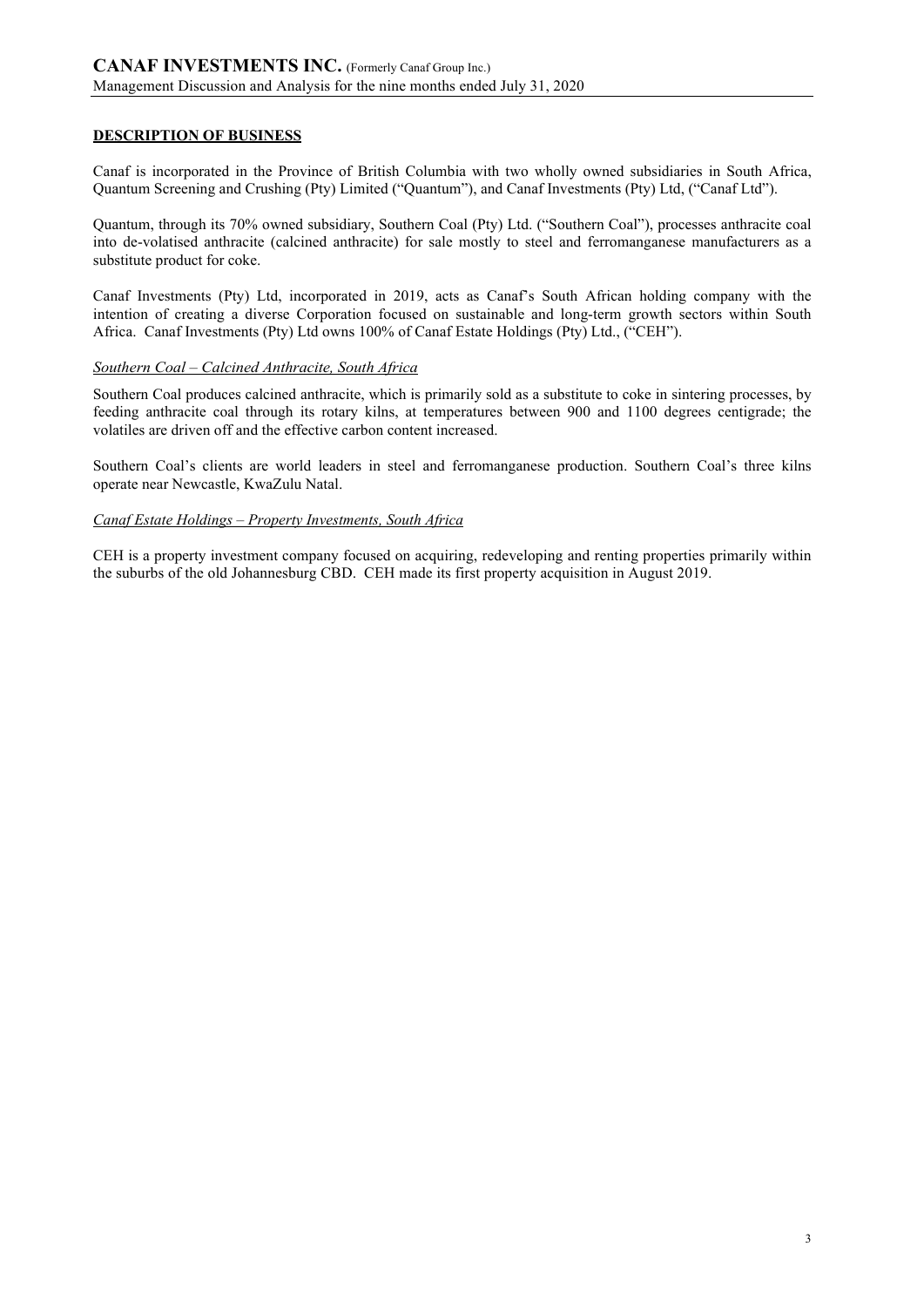# **OVERALL PERFORMANCE AND OUTLOOK**

The Corporation reports an improved strong third quarter, which continues to build on the success seen in Q2.

Year to date, for the nine months ended July 31, 2020 the Corporation reports Sales of US\$9,399,313 which is 22% higher than the nine months ended July 31, 2019 (US\$7,680,313), and net income of US\$848,784 (2019: US\$413,286) or C\$1,148,743 (2019: C\$550,014). Gross margins continue to hold strong and currently sits at 15% for the nine-month period; an increase of 5% for the same nine-month period last year.

EBITDA for the 9-month period was recorded at US\$1,211,347 or C\$1,639,432.

Q4 is expected to reflect a similar level of sales as Q3 however there does still remain a level of uncertainty over the Southern Coal's markets into Q1, 2021.

### Covid-19

As a result of the Covid-19 pandemic, South Africa commenced a nation-wide lockdown of non-essential businesses on March 26, 2020. Southern Coal subsequently moved into care and maintenance status, however re-commenced operations during April 2020 as it qualified to trade as an essential service providing sinter fuels in South Africa. South Africa introduced a risk based, 5-level approach to lockdown in March 2020; on 21 September 2020 the lowest level 1 was implemented. Whilst Covid-19 remains a constant concern, the board has taken steps to minimise the impact of the pandemic on the business of the company. The board believes that the company is well positioned in the market and is pleased to confirm that the economic lockdown thus far has had a minimal impact on sale.

The board, whilst remaining cautious of current global economic circumstances considers, that given its strong balance sheet and zero levels of borrowing, it is well positioned to look at new opportunities within South Africa.

As of July 31, 2020, shareholder equity stood at approximately US\$4 million (C\$5.4 million), which equates to just over C\$0.11/share.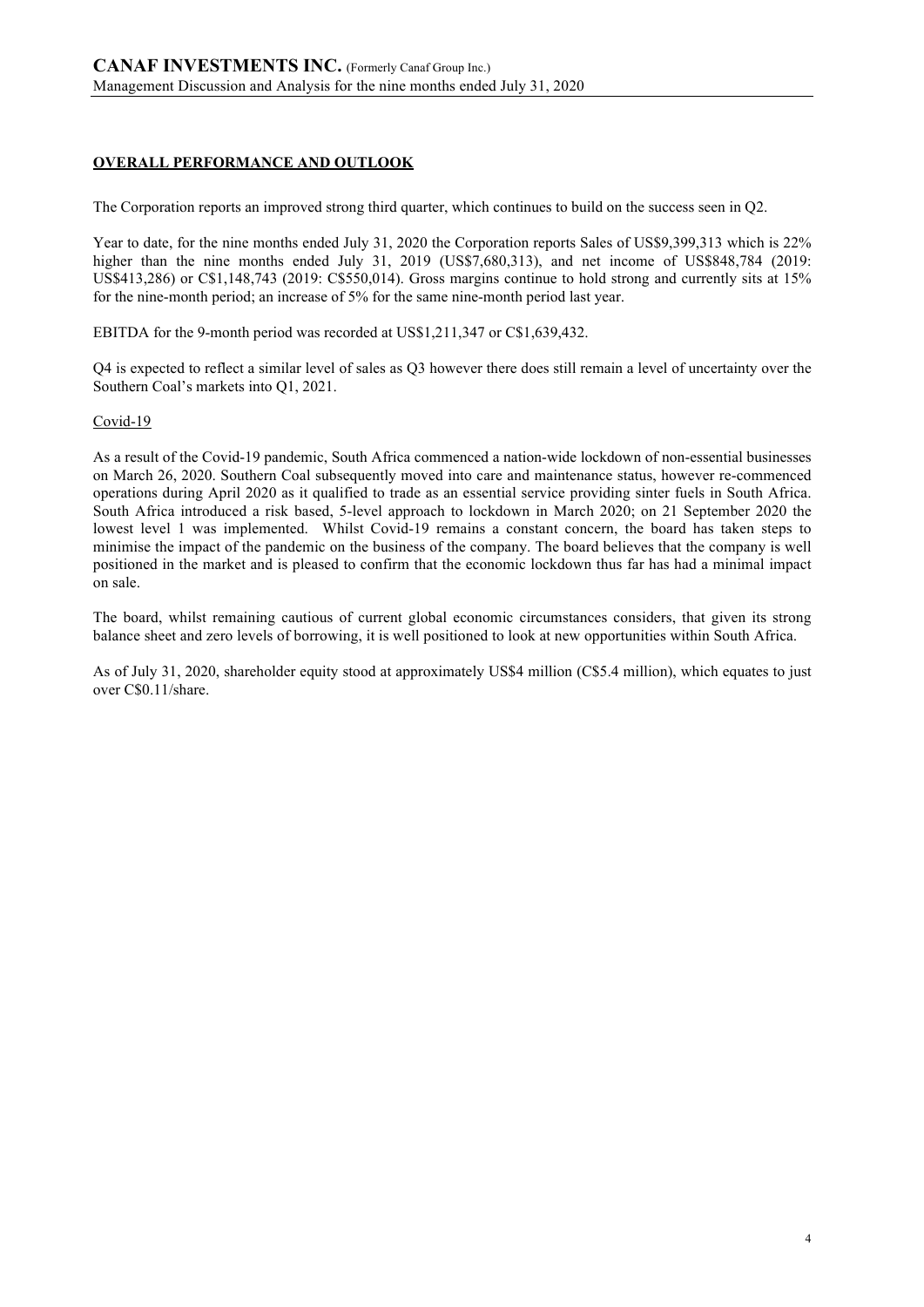# *Selected Financial Information*

Due to the Corporation being listed on the TSX-V and it share price is quoted in Canadian Dollars, the Corporation has converted some key financial information included in this report to Canadian Dollars. The following financial information is derived from the Corporation's financial statements for the nine months ended July 31, 2020, with a comparison in Canadian Dollars.

|                                              | July 31               |             | July 31               |             |  |
|----------------------------------------------|-----------------------|-------------|-----------------------|-------------|--|
|                                              | <b>9 Months Ended</b> |             | <b>9 Months Ended</b> |             |  |
|                                              | 2020                  | 2019        | 2020                  | 2019        |  |
|                                              | US\$                  | US\$        | <b>CAD</b>            | <b>CAD</b>  |  |
| Conversion 1.00 US (av. 9 months)            |                       |             | 1.353                 | 1.331       |  |
| Revenue from Sales                           | 9,399,313             | 7,680,313   | 12,720,999            | 10,221,211  |  |
| Cost of Sales                                | (8,002,593)           | (6,887,814) | (10, 830, 683)        | (9,166,528) |  |
| <b>Gross Profit</b>                          | 1,396,719             | 792,499     | 1,890,316             | 1,054,683   |  |
| Expenses                                     | (355, 139)            | (362, 240)  | (480, 644)            | (482,081)   |  |
| Interest Income                              | 115,445               | 127,108     | 156,243               | 169,160     |  |
| Other Income                                 | 14,242                | 13,469      | 19,275                | 17,925      |  |
| Net Income for the year (before tax)         | 1,171,267             | 570,836     | 1,585,190             | 759,687     |  |
| Income Tax Recovery (Expense)                | (322, 483)            | (157, 550)  | (436, 447)            | (209, 673)  |  |
| Net Income for the year                      | 848,784               | 413,286     | 1,148,743             | 550,014     |  |
| Attributable to the Shareholders             | 627,083               | 291,683     | 848,692               | 388,182     |  |
| Attributable to the Non-Controlling Interest | 221,701               | 121,602     | 300,050               | 161,832     |  |
| <b>Adjusted EBITDA</b>                       | 1,211,347             | 737,339     | 1,639,432             | 981,275     |  |
| Conversion 1.00 US (closing position)        | 2020                  | 2019        | 1.351                 | 1.319       |  |
| <b>Total Assets</b>                          | 5,402,809             | 5,254,018   | 7,297,287             | 6,928,931   |  |
| <b>Total Equity</b>                          | 4,241,295             | 3,838,286   | 5,728,493             | 5,101,399   |  |

### *Non- GAAP Performance Measures*

The Corporation has included additional financial performance measures in this MD&A, such as adjusted EBITDA. The Corporation believes that, in addition to conventional measures prepared in accordance with IFRS, certain investors use this information to evaluate the Corporation's underlying performance of its core operations and its ability to generate cash flow. Accordingly, it is intended to provide additional information and should not be considered in isolation or as a substitute for measures of performance prepared in accordance with IFRS.

### *\*Reconciliation of Adjusted EBITDA and Profit*

|                                 | July 31<br>9 Months Ended |            | July 31<br><b>9 Months Ended</b> |            |
|---------------------------------|---------------------------|------------|----------------------------------|------------|
|                                 | 2020                      | 2019       | 2020                             | 2019       |
|                                 | US\$                      | US\$       | <b>CAD</b>                       | <b>CAD</b> |
| Conversion 1.00 US Dollar Rate  |                           |            | 1.353                            | 1.331      |
| Net Income for the year         | 848,784                   | 413,286    | 1,148,743                        | 550,014    |
| Interest Paid                   | $\boldsymbol{0}$          | 1,398      | $\boldsymbol{0}$                 | 1,861      |
| Interest Received               | (115, 445)                | (127, 108) | (156, 243)                       | (169, 160) |
| Foreign Exchange Gain/ (Losses) | 3,544                     | (59)       | 4,796                            | (78)       |
| Depreciation                    | 151,981                   | 292,272    | 205,690                          | 388,965    |
| Income Taxes                    | 322,483                   | 157,550    | 436,447                          | 209,673    |
| Adjusted EBITDA                 | 1,211,347                 | 737,339    | 1,639,432                        | 981,275    |

*Adjusted EBITDA represents earnings before interest, taxes, depreciation, amortization, foreign exchange gain (loss) and other revenues (expenses) as historically calculated by the Corporation.*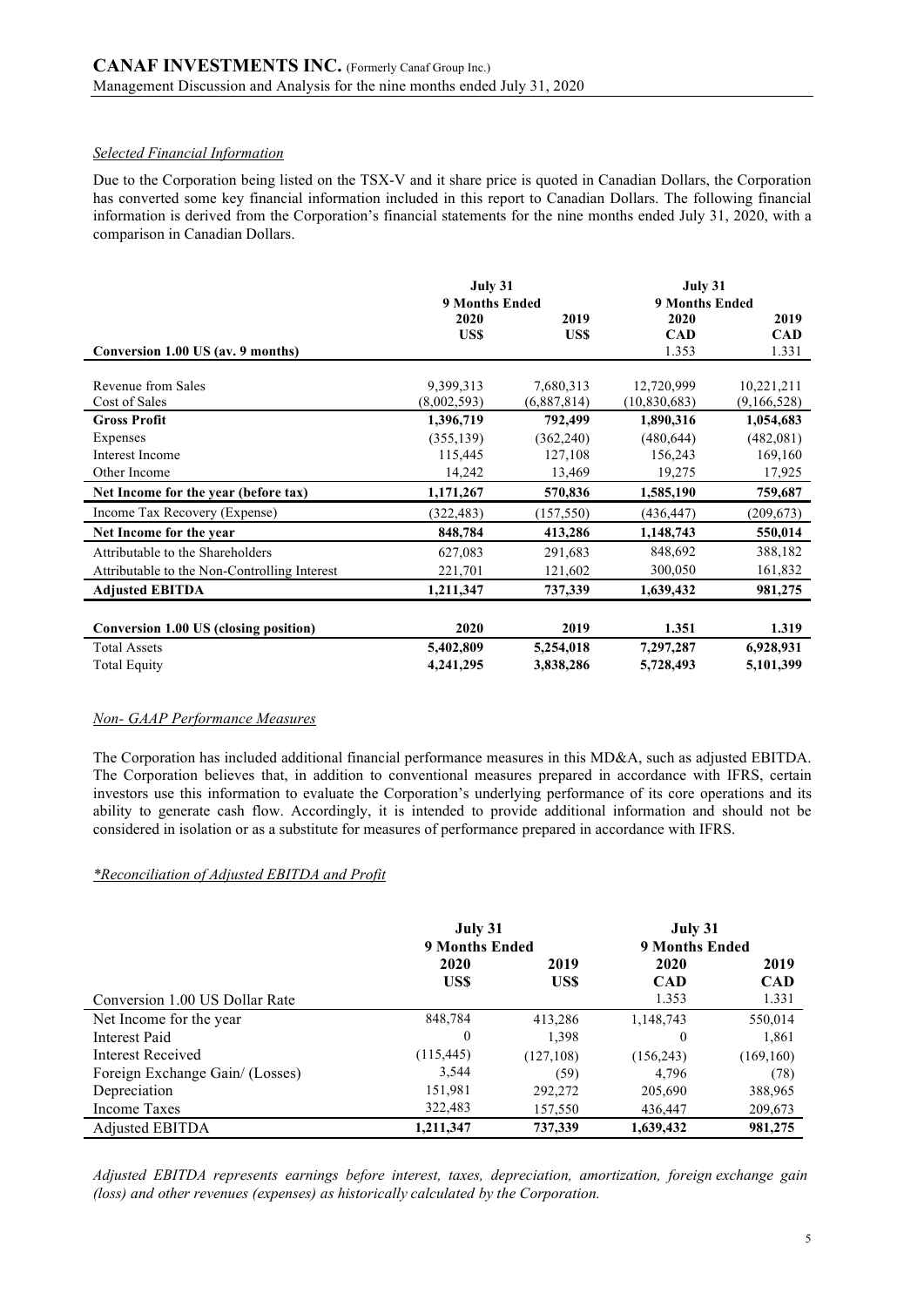# **BROAD-BASED BLACK ECONOMIC EMPOWERMENT TRANSACTION (B-BBEE)**

As part of Southern Coal's B-BBEE transformation program, Amandla Amakhulu (Pty) Ltd, ("AAM"), a 100% black, privately owned, and ringfenced, company incorporated in South Africa, acquired 30% of the issued shares of Southern Coal, from Canaf's wholly owned subsidiary, Quantum, for the value of 18 million Rand. The financial effective date for the transaction is 01 August 2018.

Quantum in return received cumulative, redeemable preference shares in AAM in the amount of the purchase price. These preference shares shall provide preferential dividends, until redeemed by AAM. These dividends will be secured by an irrevocable direction from AAM to Southern Coal to pay Ouantum such dividends from any distribution to AAM. Dividends paid to date are US\$215,127 (as at 31 Oct 2019).

# **CLAIM AGAINST KILEMBE MINES LIMITED**

In August 2006, Canaf, then known as Uganda Gold Mining, announced the termination of any further investment into its Kilembe Copper-Cobalt Project in Uganda. Since 2007, the Company has been involved in a legal dispute with Kilembe Mines Limited, ("KML"), wherein the Corporation seeks general damages, special damages and costs of the Arbitration from KML for breach of contract. In January 2013, the high court of Uganda referred the case back to arbitration for determination.

On May 29, 2013, a preliminary meeting was held between the Company, KML and the then arbitrator. After the filing of the Statements of Claim and Defence had been concluded, the Corporation's appointed Ugandan Advocates (MMAKS Advocates) notified the board that the Arbitrator had decided to step down for personal reasons.

MMAKS Advocates and the Government's Solicitor General then agreed to a new Arbitrator, Retired Justice James Ogoola. The parties held a preliminary meeting with the Arbitrator who requested them to provide their fee estimate for the conduct of the Arbitration. The fee was later agreed between the parties and the Arbitrator with MMAKS Advocates disbursing the Corporation's portion of the fee on account. MMAKS Advocates applied for and was granted leave by the Arbitrator to file an Amended Statement of Claim on the Corporation's behalf. The parties now await for the matter to be set down for scheduling and hearing by the Arbitrator.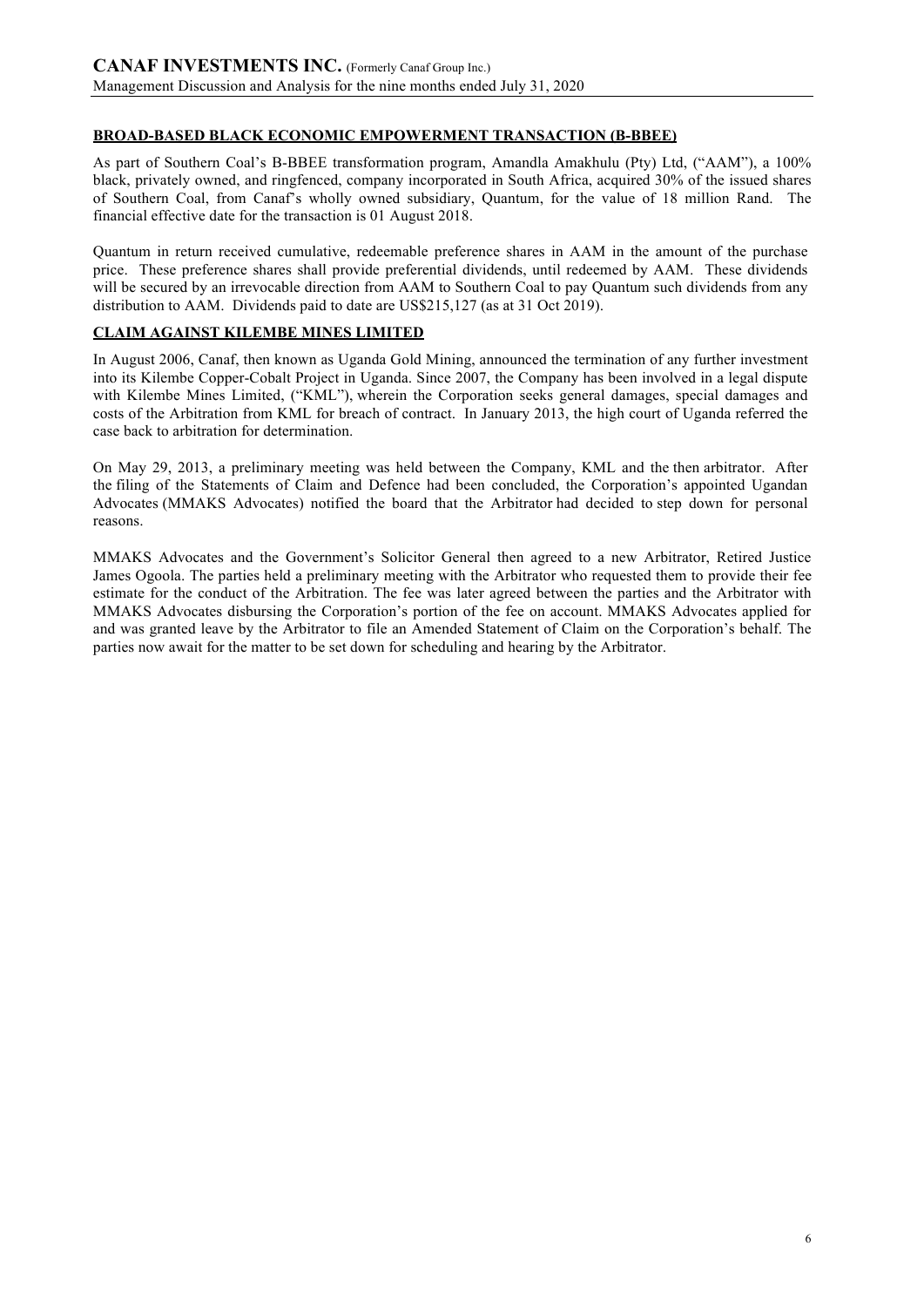# **RESULTS OF OPERATIONS**

### **9 MONTHS ENDED JUY 31, 2020**

The Corporation reported net income for the 9 months ended July 31, 2020 of US\$848,784 (9 months ended 2019: US\$413,286), an increase of US\$435,498 (105%) on revenues to date of US\$9,399,313 (2019: US\$7,680,313); a great achievement given the economic conditions during the quarter, and challenges faced in light of Covid-19.

The growth in revenues compared to last year is primarily as a result of a new customer coming online coupled with sustained demand from existing customers.

|                                   | <b>3 Months Ended</b><br><b>July 31, 2020</b> |             |            |               |             | <b>9 Months Ended</b><br><b>July 31, 2020</b> |               |               |
|-----------------------------------|-----------------------------------------------|-------------|------------|---------------|-------------|-----------------------------------------------|---------------|---------------|
|                                   | 2020                                          | 2019        | Variance   |               | 2020        | 2019                                          | Variance      |               |
|                                   | US\$                                          | US\$        | US\$       | $\frac{6}{6}$ | US\$        | US\$                                          | US\$          | $\frac{6}{9}$ |
| <b>Sales</b>                      | 3,908,330                                     | 3,422,222   | 486,109    | 14%           | 9,399,313   | 7,680,313                                     | 1,719,000     | 22%           |
| Cost of Sales                     | (3,080,601)                                   | (3,037,641) | (42,960)   | $1\%$         | (8,002,593) | (6,887,814)                                   | (1, 114, 779) | 16%           |
| Gross Profit (Loss)               | 827,730                                       | 384,581     | 443,149    | 115%          | 1,396,719   | 792,499                                       | 604,221       | 76%           |
| Expenses                          |                                               |             |            |               |             |                                               |               |               |
| General and Administrative        | (100, 106)                                    | (121, 380)  | 21,275     | $-18%$        | (351, 595)  | (360,900)                                     | 9,305         | $-3\%$        |
| Interest on Bank Loan             |                                               |             |            |               |             | (1,398)                                       | 1,398         |               |
| Foreign Exchange Gain             | 4,870                                         | 2,187       | 2,684      | 123%          | (3,544)     | 59                                            | (3,603)       |               |
| Total expenses                    | (95, 235)                                     | (119, 194)  | 23,958     | $-20%$        | (355, 139)  | (362, 240)                                    | 7,100         | $-2\%$        |
| Interest Income                   | 38,628                                        | 43,200      | (4,572)    | $-11%$        | 115,445     | 127,108                                       | (11,663)      | $-9%$         |
| Other Income                      | 4,714                                         | 2,909       | 1,805      | 62%           | 14,242      | 13,469                                        | 773           | 6%            |
| Income (Loss) Before Income Taxes | 775,836                                       | 311,496     | 464,340    | 149%          | 1,171,267   | 570,836                                       | 600,431       | 105%          |
| Income Tax (Expense) Recovery     | (212, 736)                                    | (89, 288)   | (123, 447) | 138%          | (322, 483)  | (157, 550)                                    | (164, 933)    | 105%          |
| Net Income (Loss) for the period  | 563,100                                       | 222,208     | 340,892    | 153%          | 848,784     | 413,286                                       | 435,498       | 105%          |

### Sales

Revenue for the quarter was US\$3,908,330 (2019: US\$3,422,222), a 14% improvement due to the commencement of supply to a new customer, which has been a key focus over the course of 2020. Year to date revenues are now 22% in front of the prior year (2020: \$9,399,313 and 2019: \$7,680,313).

Rental income generated in CEH commenced in Q4 2019, and rental income to date for 2020 is US\$17,757. By the end of YE 2020, the Corporations had intended to grow the income to approximately US\$55,000 per annum by adding 2 more properties to the portfolio however, this has been delayed to 2021 due to uncertainties relating to the Covid-19 pandemic, which has led to discounted rentals during Q3 2020. Rental income in CEH is expected to reflect a significant increase in Q4 2020, as discounted rent was discontinued from August 2020, as South Africa eased its nationwide lockdown level, which was reduced to level 1 on 21 September.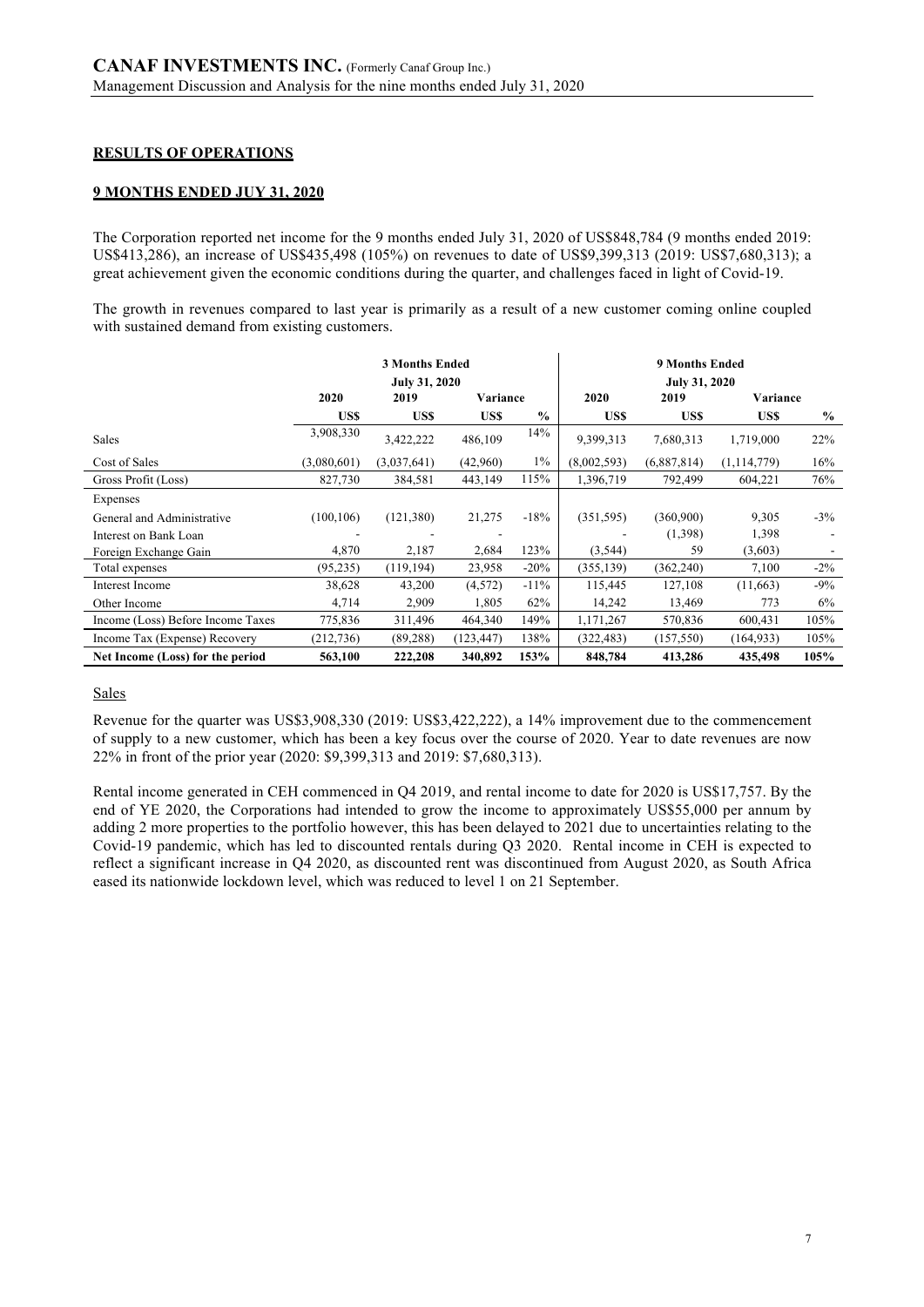# Cost of Sales

Cost of sales are 16% higher than the same 9-month period last year (2020: US\$8,002,593, 2019: US\$6,887,814), aligned with the 22% sales improvement compared to the same 9-month period last year.

|                                          | <b>3 Months Ended</b> |            | <b>9 Months Ended</b> |            |  |
|------------------------------------------|-----------------------|------------|-----------------------|------------|--|
|                                          | July 31               |            | July 31               |            |  |
|                                          | 2020                  | 2019       | 2020                  | 2019       |  |
|                                          | US\$                  | US\$       | US\$                  | US\$       |  |
| Inventories, Beginning of the Year       | 438,249               | 475,645    | 649,498               | 836,551    |  |
| Analysis Fees                            | $\mathbf{0}$          | 3,491      | 2,804                 | 4,689      |  |
| Depreciation                             | 45,275                | 93,514     | 149,886               | 289,891    |  |
| Electricity                              | 19,329                | 12,036     | 49,229                | 45,361     |  |
| Fuel, Oil and Lubricants                 | 18,963                | 23,334     | 51,076                | 70,805     |  |
| Professional and Project Management Fee  | 5,209                 | 2,131      | 14,523                | 9,575      |  |
| <b>Medical Expenses</b>                  | 1,675                 | 1,872      | 5,254                 | 6,899      |  |
| <b>Product Purchases</b>                 | 2,899,859             | 2,952,546  | 6,887,381             | 5,635,678  |  |
| Protective Clothing                      | 5,003                 | 3,027      | 8,230                 | 6,737      |  |
| Provident Fund                           | 3,736                 | 5,383      | 11,976                | 13,527     |  |
| Machinery Rental                         | 30,929                | 36,510     | 86,666                | 67,720     |  |
| Repairs and Maintenance                  | 63,192                | 43,405     | 160,017               | 165,054    |  |
| Salaries and Benefits                    | 86,577                | 86,497     | 251,319               | 248,908    |  |
| Transportation                           | 55,345                | 193,002    | 267,474               | 381,171    |  |
| Inventories, End of the Reporting Period | (592,740)             | (894, 752) | (592,740)             | (894, 752) |  |
|                                          | 3,080,601             | 3,037,641  | 8,002,593             | 6,887,814  |  |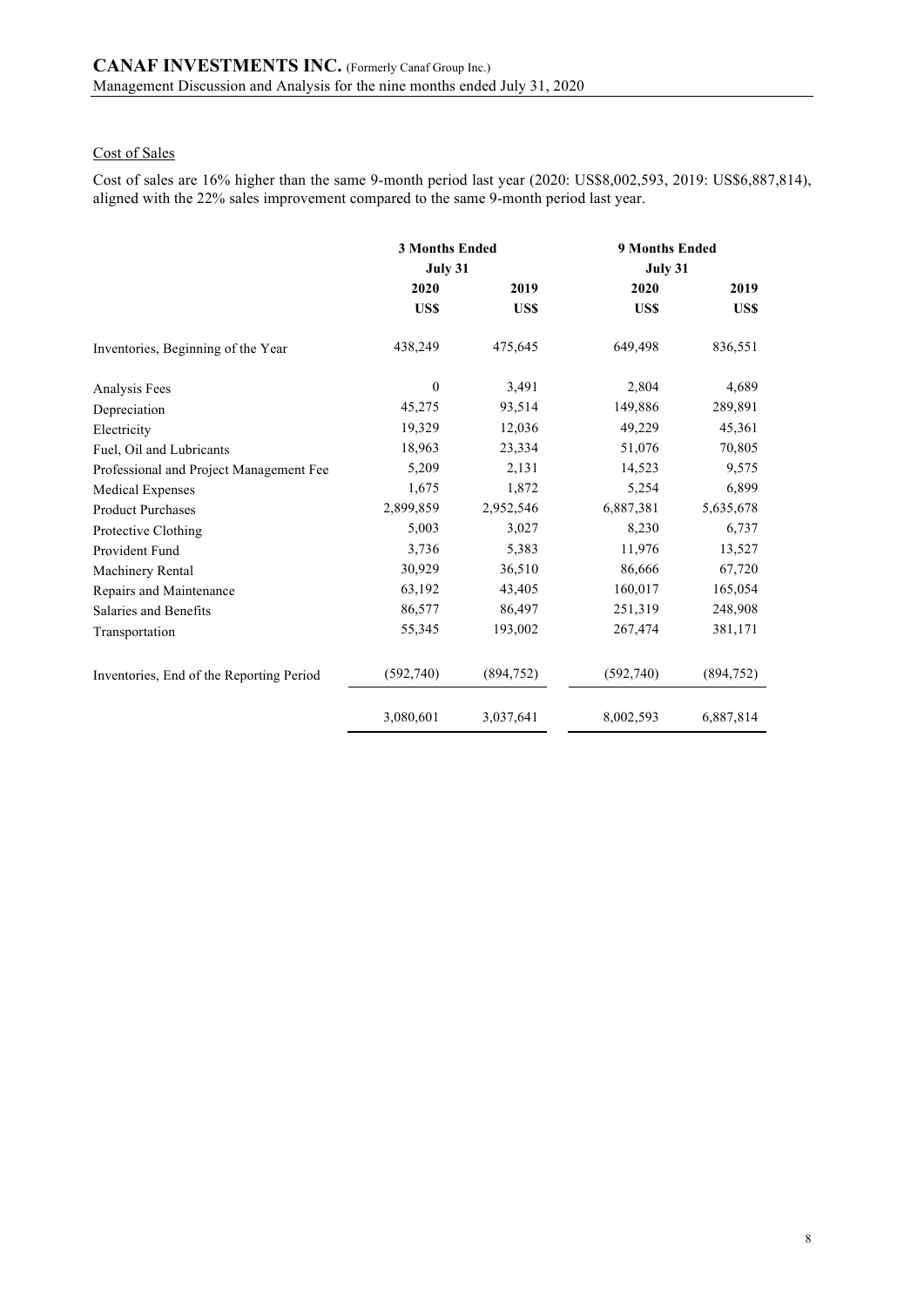#### General and Administrative Expenses:

|                                           | <b>3 Months Ended</b><br>July 31 |          |          |               | <b>9 Months Ended</b><br>July 31 |            |            |               |
|-------------------------------------------|----------------------------------|----------|----------|---------------|----------------------------------|------------|------------|---------------|
|                                           | 2020                             | 2019     | Variance |               | 2020                             | 2019       | Variance   |               |
|                                           | US\$                             | US\$     | US\$     | $\frac{0}{0}$ | US\$                             | US\$       | <b>USS</b> | $\frac{0}{0}$ |
| Bank Charges and Interest                 | 1,878                            | 4,098    | 2,220    | 54%           | 15,489                           | 5,954      | (9, 535)   | $(160\%)$     |
| <b>Consulting Fees</b>                    | 30,686                           | 18,626   | (12,059) | (65%)         | 80,470                           | 54,698     | (25,772)   | (47%)         |
| <b>Management Fees</b>                    | 12,254                           | 26,715   | 14,461   | 54%           | 57,229                           | 88,577     | 31,348     | 35%           |
| Directors Incentives                      | 8,407                            |          | (8, 407) |               | 16,775                           |            | (16, 775)  |               |
| Office, Insurance and Sundry              | 15,025                           | 14,115   | (909)    | (6%)          | 42,929                           | 47,589     | 4,660      | 10%           |
| <b>Professional Fees</b>                  | 19,750                           | 43,493   | 23,743   | 55%           | 77,442                           | 91,152     | 13,710     | 15%           |
| Promotion                                 | 163                              | 757      | 594      | 78%           | 684                              | 2,243      | 1,559      | 70%           |
| Telephone                                 | 1,942                            | 2,157    | 215      | 10%           | 6,212                            | 7,065      | 853        | 12%           |
| Transfer Agent and Filing                 | 2,193                            | 500      | (1,693)  | (338%)        | 9,163                            | 8,766      | (397)      | (5%)          |
| Fees                                      |                                  |          |          |               |                                  |            |            |               |
| Travel                                    | 2,470                            | 5,039    | 2,570    | 51%           | 18,135                           | 19,292     | 1,157      | 6%            |
| <b>Bad Debt</b>                           |                                  |          |          | $0\%$         | 1,202                            |            | (1,202)    |               |
| Broad-Based Black Economic<br>Empowerment | 5,338                            | 5,879    | 541      | 9%            | 25,864                           | 35,563     | 9,699      | 27%           |
|                                           | 100,106                          | 121,380  | 21,275   | 18%           | 351,595                          | 360,900    | 9,305      | 3%            |
| Foreign Exchange gain                     | (4,870)                          | (2,187)  | 2,684    | (123%)        | 3,544                            | (59)       | (3,603)    |               |
| <b>Finance Costs</b>                      |                                  |          |          |               |                                  | 1,398      | 1,398      | 100%          |
| <b>Expenses</b>                           | 95,235                           | 119,194  | 23,958   | 20%           | 355,139                          | 362,240    | 7,100      | 2%            |
| Interest Income                           | (38,628)                         | (43,200) | (4,572)  | 11%           | (115, 445)                       | (127, 108) | (11,663)   | 9%            |
| Other Income                              | (4, 714)                         | (2,909)  | 1,805    | (62%)         | (14, 242)                        | (13, 469)  | 773        | (6%)          |
|                                           | 51,894                           | 73,084   | 21,191   | 29%           | 225,452                          | 221,663    | (3,790)    | (2%)          |

### Expenses

Expenses for the nine months were US\$355,139 (2019: US\$362,240), a decrease of US\$7,100 (2%), primarily due to reduced spend in 2020 on activities associated with the Broad-Based black economic transformation program, compared with 2019.

### Finance Costs

Repayment of the 14 million Rand loan from ABSA bank, which was drawn down in February 2015, concluded in the first quarter of 2019, and represents the finance cost of US\$1,398 in the twelve months ended October 31 2019.

### Interest Income

Interest income earned on the loan to AAM, and for cash in hand for the last nine months was US\$115,445, a reduction compared to the previous year as a result in the significant decline in the South African interest rate over the last quarter.

#### Share Holders Equity and Comprehensive Income

|                                                  | <b>Jul 31</b><br>2020 | October 31<br>2019 | <b>Jul 31</b><br>2020 | October 31<br>2019 |
|--------------------------------------------------|-----------------------|--------------------|-----------------------|--------------------|
| <b>SHAREHOLDERS' EQUITY</b>                      | US\$                  | US\$               | <b>CAD</b>            | <b>CAD</b>         |
| Share Capital                                    | 8,079,463             | 8,079,463          | 10,912,502            | 10,655,091         |
| Additional Paid in Capital                       | 1,342,549             | 1,342,549          | 1,813,310             | 1,770,536          |
| Accumulated Other Comprehensive Loss -           |                       |                    |                       |                    |
| Foreign Currency Translation Reserve             | (2,318,194)           | (1,877,641)        | (3, 131, 062)         | (2,476,208)        |
| Deficit                                          | (3,102,604)           | (3,729,687)        | (4,190,523)           | (4,918,663)        |
| <b>Equity Attributable to Canaf Shareholders</b> | 4,001,213             | 3,814,684          | 5,404,227             | 5,030,756          |
| Non-Controlling Interest                         | 240,082               | 23,602             | 324,266               | 31,126             |
|                                                  | 4.241.295             | 3,838,286          | 5,728,493             | 5,061,882          |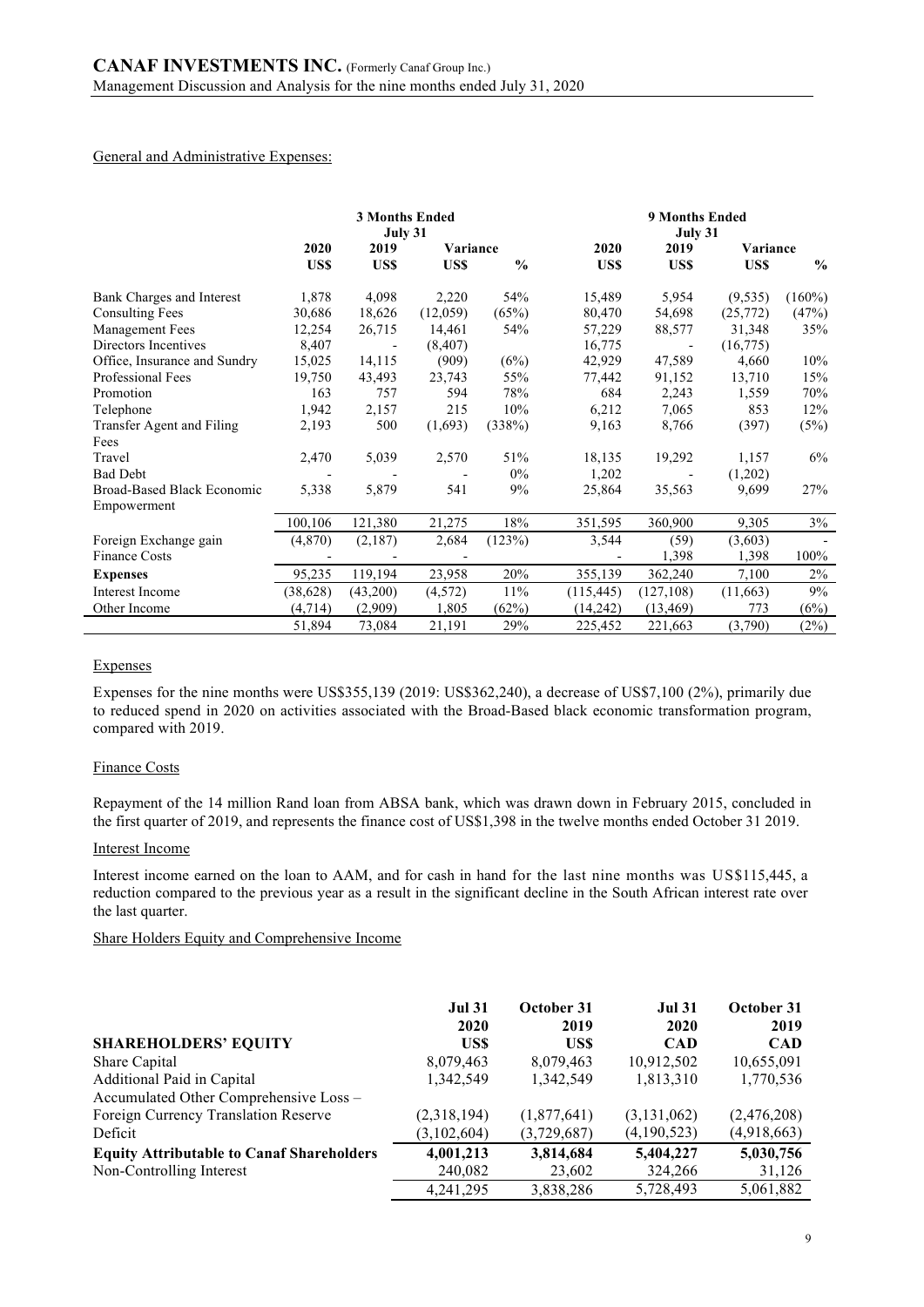# **Foreign Currency Translation Reserve**

The Corporation is not subject to currency fluctuations in its core activities however the Corporation is subject to transactions in various currencies and the volatility in international currency markets does have an impact on some costs and the translation into USD, the reporting currency of the Corporation.

The nine-month comprehensive loss on foreign exchange amounts to US\$-445,775 compared to the same time period last year of a gain of US\$158,113 and is primarily as a result of the translation into US\$ the reporting currency. As at July 31, 2020, the Corporation has accumulated foreign currency other comprehensive loss of US\$2,318,194, (October 31, 2019: US\$1,877,641).

The Corporation does not hedge net asset translation movements.

# **Deficit**

During the nine months to July 31, 2020 the deficit has reduced by US\$627,083, from US\$-3,729,687 at the 31<sup>st</sup> October 2019, to US\$-3,102,604.

# **SUMMARY OF QUARTERLY RESULTS**

The following financial data is derived from the Corporation's financial statements for the past 8 quarters.

Q3 of 2020 has continued to reflect continued improved results like those seen in Q1 and Q2, compared to the previous years' quarters and represents the results of the work that Southern Coal has been doing to increase the demand base through a new customer. Cumulative EPS for the past 12 months of US\$0.21/share reflects a 91% increase to the previous 12-month period (US\$0.11/share).

Management expects next fiscal year to continue to have a level of uncertainty related to the markets that it supplies as well as the growing Covid-19 pandemic, however Q4 is expected to reflect a similar level of sales in comparison to Q3 2020.

|                                                |           | <b>Three Months Ended</b> |               |               |
|------------------------------------------------|-----------|---------------------------|---------------|---------------|
|                                                | July 31   | Apr 30                    | <b>Jan 31</b> | <b>Oct 31</b> |
|                                                | 2020      | 2020                      | 2020          | 2019          |
|                                                | US\$      | US\$                      | US\$          | US\$          |
| Sales                                          | 3,908,330 | 2,824,252                 | 2,666,730     | 4,070,037     |
| Gross Profit                                   | 827,730   | 269,303                   | 299,687       | 228,432       |
| Net Income (Loss)                              | 563,100   | 136,246                   | 149,438       | 125,368       |
| Net Comprehensive Income (Loss) for the period | 849,613   | (620, 497)                | 173,893       | (113, 826)    |
| Basic and diluted earnings (loss) per share    | 0.012     | 0.003                     | 0.003         | 0.003         |
|                                                |           |                           |               |               |
|                                                |           | <b>Three Months Ended</b> |               |               |
|                                                | July 31   | Apr 30                    | <b>Jan 31</b> | <b>Oct 31</b> |
|                                                | 2019      | 2019                      | 2019          | 2018          |
|                                                | US\$      | US\$                      | US\$          | US\$          |
| Sales                                          | 3,422,222 | 1,838,458                 | 2,419,633     | 2,530,979     |
| Gross Profit                                   | 384,581   | 78,399                    | 329,519       | 233,066       |
| Net Income (Loss)                              | 222,208   | 3,711                     | 187,367       | 108,996       |
| Net Comprehensive Income (Loss) for the period | 267,206   | (284, 388)                | 588,581       | (342, 307)    |
| Basic and diluted earnings (loss) per share    | 0.005     | 0.000                     | 0.004         | 0.002         |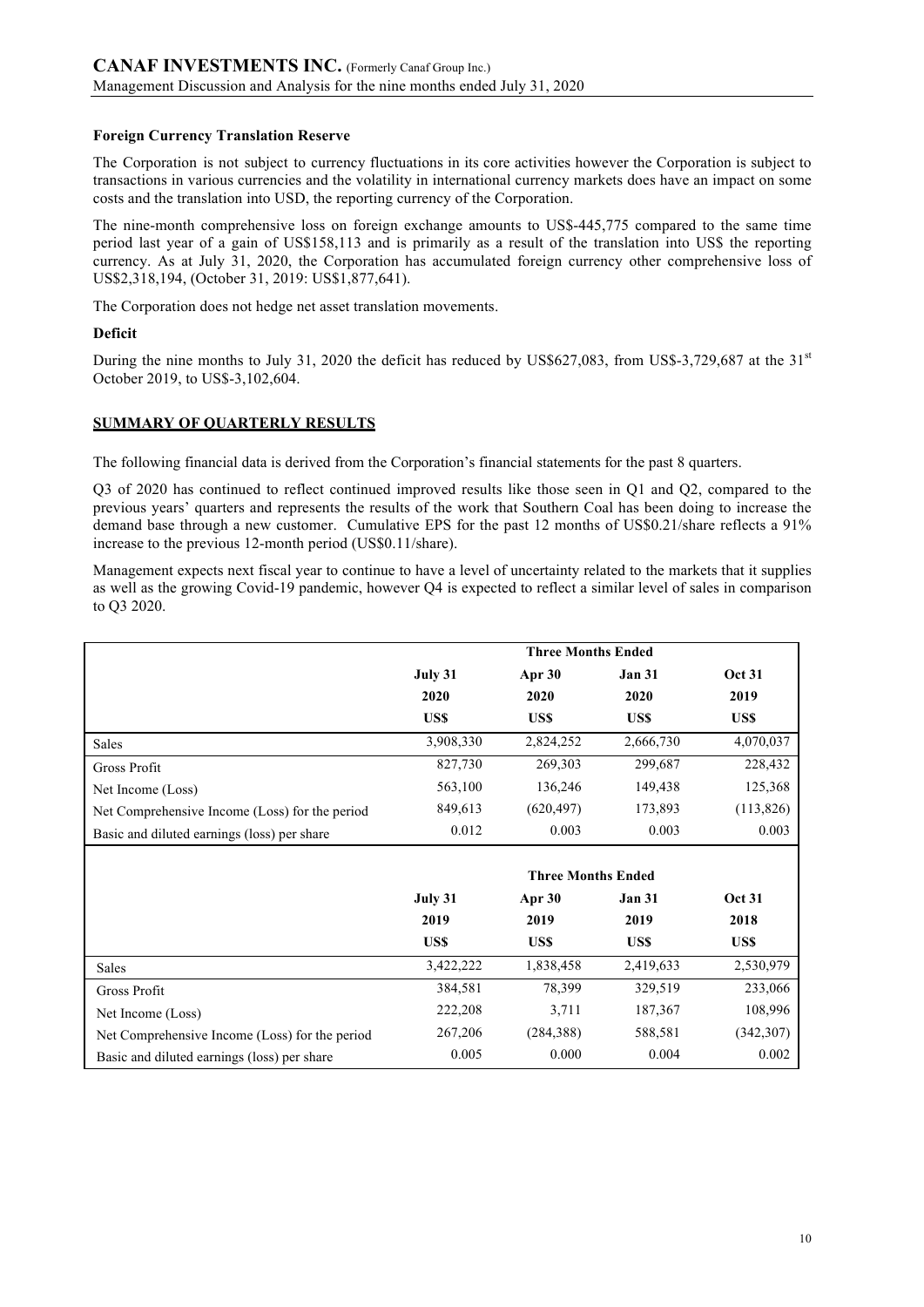# **SELECTED ANNUAL INFORMATION**

The following financial data is derived from the Corporation's audited financial statements for the years ended October 31, 2019, 2018, 2017, and 2016.

|                                             | 2019           | 2018         | 2017        | 2016        |
|---------------------------------------------|----------------|--------------|-------------|-------------|
|                                             | US\$           | US\$         | US\$        | US\$        |
| <b>Sales</b>                                | 11,750,350     | 14,673,658   | 10,699,117  | 4,703,528   |
| Cost of Sales                               | (10, 729, 419) | (13,502,330) | (9,476,007) | (4,600,463) |
| Gross Profit                                | 1,020,931      | 1,171,328    | 1,223,110   | 103,065     |
| Income before income taxes                  | 730,337        | 697,267      | 736,284     | (312, 218)  |
| Income Tax (Expense) Recovery               | (191, 683)     | (73, 383)    | (194, 476)  | 133,063     |
| Net income (Loss) for the year              | 538,654        | 623,884      | 541,808     | (179, 155)  |
| Interest Income                             | 173,085        | 101,284      | 17,962      | 29,280      |
| Bank Loan, including current portion        |                | 78.412       | 416,882     | 702,230     |
| <b>Total Assets</b>                         | 5,211,388      | 4,774,437    | 3,315,232   | 2,729,318   |
| Basic and diluted earnings (loss) per share | 0.011          | 0.013        | 0.014       | (0.004)     |

The main components making up the total assets balance as at October 31, 2019 of US\$5,211,388 (2018: US\$4,774,437) are: US\$1,146,260 (2018: US\$1,250,290) due from non-controlling interest; US\$643,860 (2018: US\$868,059) property, plant and equipment; US\$390,916 (2018: US\$552,351) in cash; US\$2,358,108 (2018: US\$1,240,730) in accounts receivable, with the growth in balance between years reflecting the high sales revenue in quarter 4; and US\$649,498 (2018: US\$836,551) in inventories, comprising mostly of stock on hand.

# **LIQUIDITY AND CAPITAL RESOURCES**

At July 31, 2020, the Corporation had cash of US\$1,442,421 (October 31, 2019: US\$390,916) and working capital of US \$890,925 (October 31, 2019 - US\$1,477,490). Surplus cash and cash equivalents are deposited in interest accruing accounts.

Working capital components include cash in current or interest-bearing accounts, trade and other receivables, sales tax receivable, inventories and prepaid expenses and deposits, trade and other payables, sales tax payable, income tax payable, and current portion of long-term debt.

Trade receivables and trade payables are expected to increase or decrease as sales volumes change.

|                                                 | <b>9 Months Ended</b><br><b>July 31, 2020</b><br>US\$ | <b>Year Ended</b><br>Oct 31, 2019<br>US\$ |
|-------------------------------------------------|-------------------------------------------------------|-------------------------------------------|
| Cash provided by (used) in operating activities | 1,186,823                                             | 115,475                                   |
| Cash used in investing activities               | (260, 279)                                            | (151, 737)                                |
| Cash provided by (used) in financing activities |                                                       | (75, 561)                                 |
| Increase (Decrease) in cash                     | 926,544                                               | (111, 823)                                |

Operations provided US\$1,186,823 in cash during the nine months ended July 31, 2020 (October 31, 2019 provided US\$115,475) largely due to timing of supplier payments and tightening of payment terms with customers.

Repayment of the 14 million Rand loan from ABSA bank, which was drawn down in February 2015, concluded in the first quarter of 2019, and represents the cash used in financing activities in the twelve months ended October 31 2019.

The Covid-19 pandemic has created challenging business conditions all over the globe. Canaf's management have assessed the cash position, as well as running operational contingency plans and feel the group is in a very strong position for 2020 to keep the business operational.

Except as described above, the Corporation's management is not aware of any other trends or other expected fluctuations in its liquidity that would create any deficiencies. The Corporation's management believes that its cash balances will be sufficient to meet the Corporation's short-term and long-term requirements for ongoing operations and planned growth. The Corporation does occasionally utilize cash reserves to offer suppliers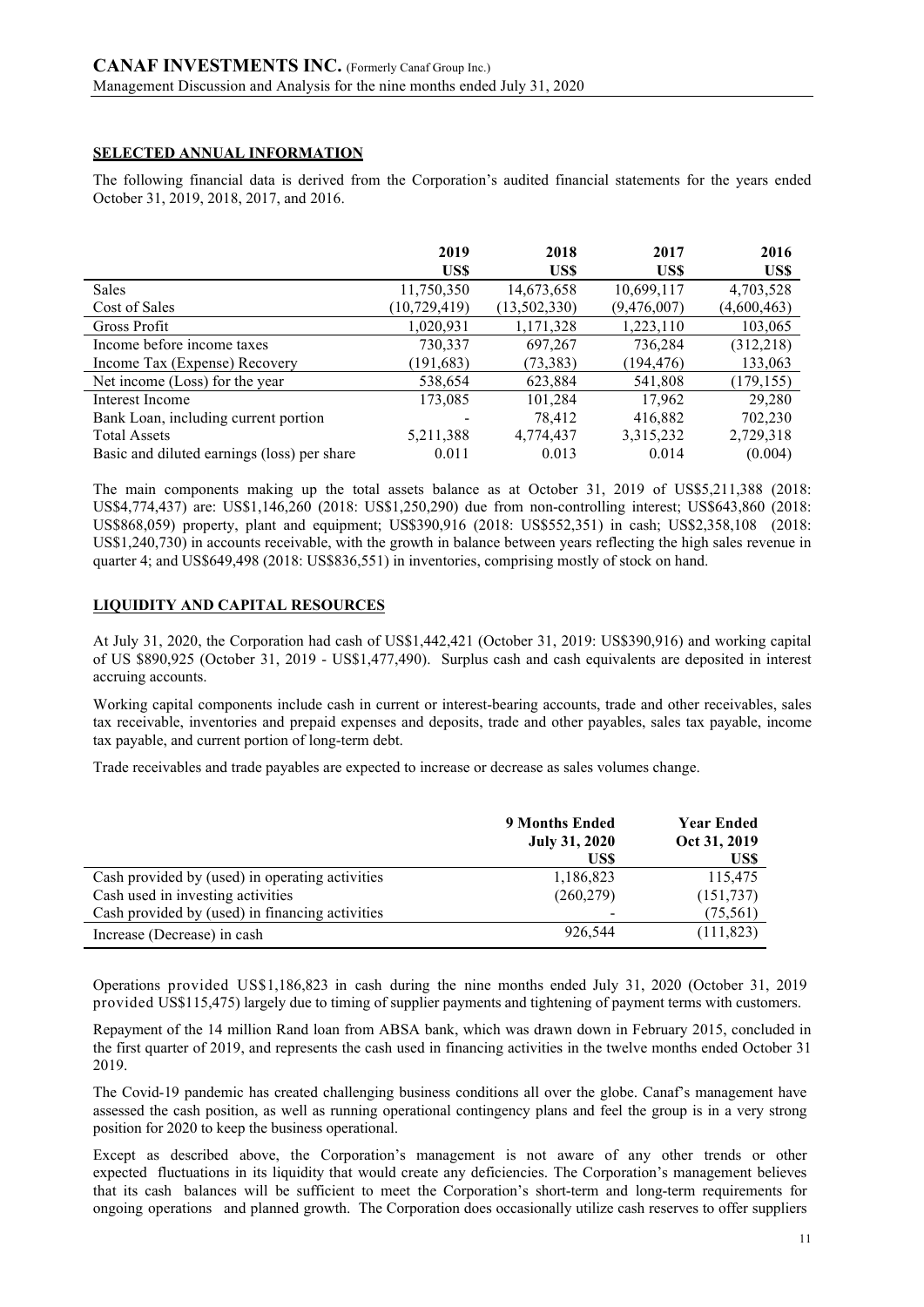earlier payment terms in return for more favorable rates.

# **ECONOMIC DEPENDENCE**

Sales from the Corporation's South African coal processing business are substantially been derived from three customers and as a result, the Corporation is economically dependent on these customers. The Corporation's exposure to credit risk is limited to the carrying value of its accounts receivable. As at July 31, 2020, Southern Coal had trade receivables of US\$1,442,421 (October 31, 2019: US\$2,339,210) due from these customers and were collected subsequent to quarter-end.

# **REVENUE RECOGNITION**

Revenue from the sale of calcined anthracite is recognized upon transfer of title, which is completed when the physical product is delivered to customers and collection is reasonably assured. Interest and other income are recognized when earned and collection is reasonably assured.

# **COMMITMENT**

The Corporation has an agreement to lease premises for its coal processing plant in South Africa for a term of ten years, expiring on December 31, 2020, with a monthly rent of Rand 35,000 (US\$2,058). Future minimum annual lease payments are as seen below. The Corporation remains in negotiations and is assessing its options to extend its terms for the lease or security of tenure for its premises.

|      | USS    |
|------|--------|
| 2020 | 6,173  |
| 2021 | 4,115  |
|      | 10,288 |

### **TRANSACTIONS WITH RELATED PARTIES**

At the report date, key management consists of Christopher Way (CEO, President and a Director of the Corporation), Rebecca Williams (CFO and Director), David Way (Chairman of the Board and Director of the Corporation) and Peter Wassenaar (Director) who replaced Kevin Corrigan on the 1st August 2019.

Fees incurred for services by key management personnel during the nine months ended July 31, 2020 and 2019 were as follows:

|                          |                                                             | <b>9 Months Ended</b> |         |
|--------------------------|-------------------------------------------------------------|-----------------------|---------|
|                          |                                                             | July 31               | July 31 |
|                          |                                                             | 2020                  | 2019    |
| <b>Services</b>          | Party                                                       | US\$                  | US\$    |
| <b>Professional Fees</b> | CFO and director of the Corporation                         | 17,455                | 19,755  |
| <b>Consulting Fees</b>   | Chairman and director of the Corporation                    | 24,905                |         |
| <b>Consulting Fees</b>   | President, CEO and director of the Corporation              | 55,565                | 54,698  |
| Directors Fees           | Directors of the coal processing operations in South Africa | 58,735                | 86,865  |
| <b>Consulting Fees</b>   | Director of the Corporation                                 | 4,189                 |         |
|                          |                                                             | 160,849               | 161,318 |

# **OFF-BALANCE SHEET ARRANGEMENTS**

The Corporation has no off-balance sheet arrangements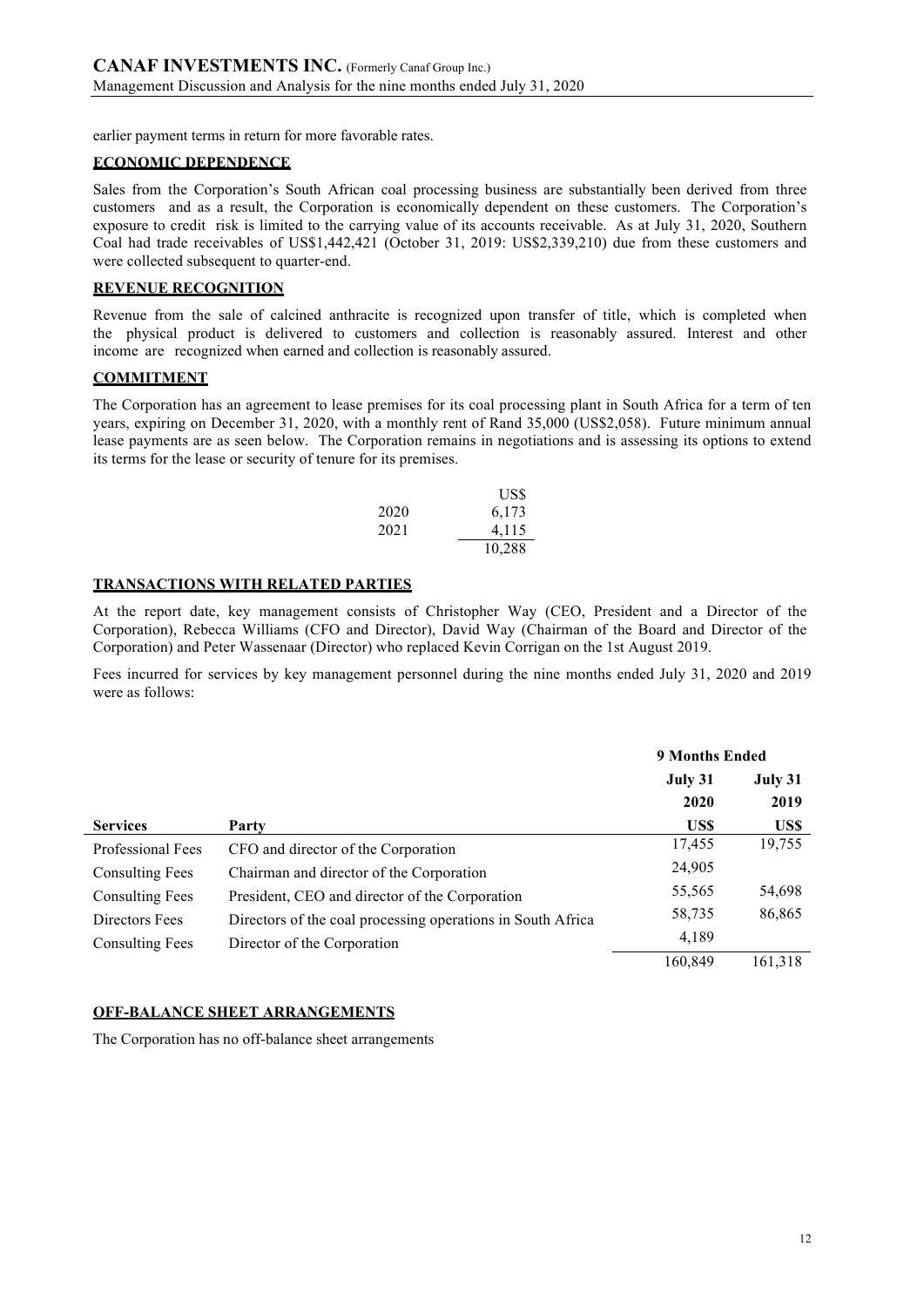# **ACCOUNTING STANDARDS ISSUED BUT NOT YET EFFECTIVE**

A number of new accounting standards, amendments to standards, and interpretations have been issued for this reporting period:

### **IFRS 16 – Leases**

IFRS 16 sets out the principles for the recognition, measurement, presentation and disclosure of leases and requires lessees to account for all leases under a single on-balance sheet model similar to the accounting for finance leases. The standard includes two recognition exemptions for lessees: leases of 'low-value' assets; and short-term leases. For those assets determined to meet the definition of a lease, at the commencement date, a lessee will recognize a liability to make lease payments and an asset representing the right to use the underlying asset during the lease term. Lessees will be required to separately recognize the interest expense on the lease liability and the depreciation expense on the right-of-use asset. IFRS 16 also requires lessees to make more extensive disclosures than under IAS 17.

In transitioning to IFRS 16, a lessee can choose to apply the standard using either a full retrospective or a modified retrospective approach. The standard's transition provisions permit certain reliefs. The Company will apply IFRS 16 on November 1, 2019 using the modified retrospective approach, which means the cumulative impact of adoption will be recognized as at November 1, 2019 and the comparatives will not be restated. The Company will elect to use the exemptions proposed by the standard on lease contracts for which the lease terms ends within 12 months as of the date of initial application, and lease contracts for which the underlying asset is of low-value.

The Company has completed its impact assessment of IFRS 16 and based on the Company's evaluation, IFRS 16 is not expected to have a material effect on the consolidated financial statements as the company has elected to use the exemption proposed for lease terms that end within 12months of the date of initial application.

### **CRITICAL ACCOUNTING POLICIES AND ESTIMATES**

The details of Canaf's accounting policies are presented in Note 2 of the unaudited Financial Statements for the nine months ended July 31, 2020. These policies are considered by management to be essential to understanding the processes and reasoning that go into the preparation of the Corporation's financial statements and the uncertainties that could have a bearing on its financial results.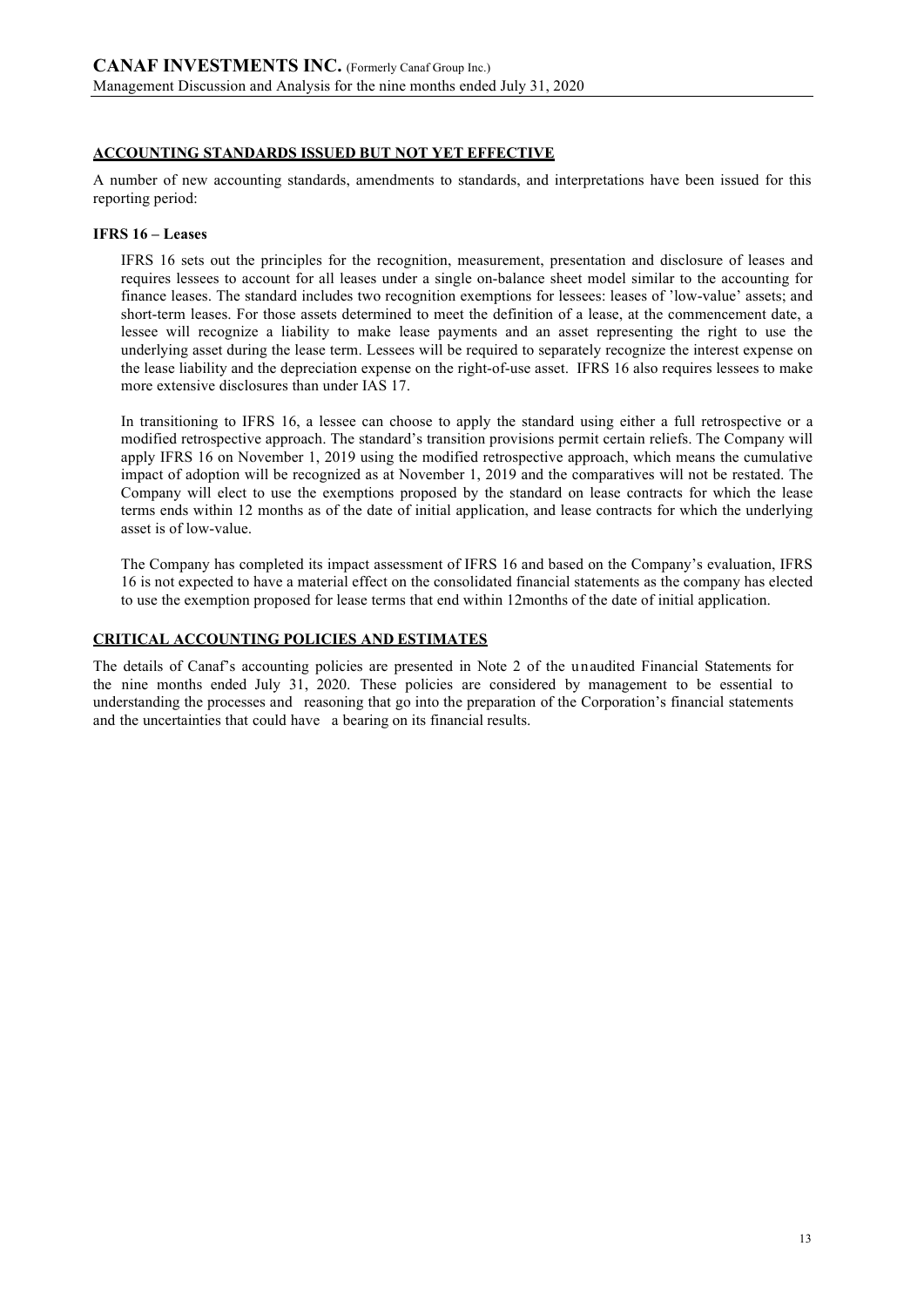### **MANAGEMENT FINANCIAL RISKS**

The Corporation is exposed to various risks in relation to financial instruments. The Corporation's financial assets and liabilities by category are summarized in Note 2(o) of the consolidated financial statements. The Corporation's risk management is coordinated by the board of directors and focuses on actively securing the Corporation's short to medium-term cash flows and raising finances for the Corporation's capital expenditure program. The Corporation does not actively engage in the trading of financial assets for speculative purposes. The most significant financial risks to which the Corporation is exposed are described below.

#### *Foreign Currency Risk*

Foreign exchange risk arises because of fluctuations in exchange rates. The Corporation conducts a significant portion of its business activities in foreign currencies. The Corporation's subsidiaries, principally located in South Africa, routinely transact in the local currency, exposing the Corporation to potential foreign exchange risk in its financial position and cash flows.

The assets, liabilities, revenue and expenses that are denominated in foreign currencies will be affected by changes in the exchange rate between the United States dollar and these foreign currencies. The Corporation does not currently use financial instruments to mitigate this risk.

#### *Credit Risk*

Credit risk is the risk of loss associated with counterparty's inability to fulfill its payment obligations. The Corporation limits its exposure to credit loss for cash by placing its cash with high quality financial institutions and for trade receivable by performing standard credit checks. The credit risk for cash and trade receivables is considered negligible since the counterparties are reputable banks with high quality external credit ratings and customers with no history of default.

The Corporation has a credit risk exposure related to its economic dependence on three customers for its calcine sales. The Corporation has assessed its exposure to credit risk and has determined that there does remain increased credit risk with one major customer; the Corporation has worked on managing this risk by reducing this customer's payment terms.

### *Liquidity Risk*

Liquidity risk is the risk that the Corporation will not be able to meet its financial obligations when they become due. The Corporation ensures, as far as reasonably possible, that it will have sufficient capital in order to meet short-term business requirements, after taking into account cash flows from operations and the Corporation's holdings of cash. The Corporation has a working capital of US\$890,925 as at July 31, 2020. There can be no assurance that the Corporation will be successful with generating and maintaining profitable operations or will be able to secure future debt or equity financing for its working capital and expansion activities.

### *Interest Rate Risk*

Interest rate risk is the risk that future cash flows will fluctuate as a result of changes in market interest rates. The Corporation is not exposed to significant interest rate risk.

### *Commodity Price Risk*

The Corporation's revenues, earnings and cash flows are directly related to the volume and price of calcine sold and are sensitive to changes in market prices over which it has little or no control. The Corporation has the ability to address its price-related exposures through the use of sales contracts.

#### *Fair Value*

The Corporation uses the following hierarchy for determining fair value measurements:

- Level 1: Ouoted prices in active markets for identical assets or liabilities.
- Level 2: Other techniques for which all inputs which have a significant effect on the recorded fair value are observable, either directly or indirectly.
- Level 3: Techniques which use inputs that have a significant effect on the recorded fair value that is not based on observable market data.

The level within which the financial asset or liability is classified is determined based on the lowest level of significant input to the fair value measurement.

The Corporation's financial assets measured at fair value through profit or loss use Level 1 valuation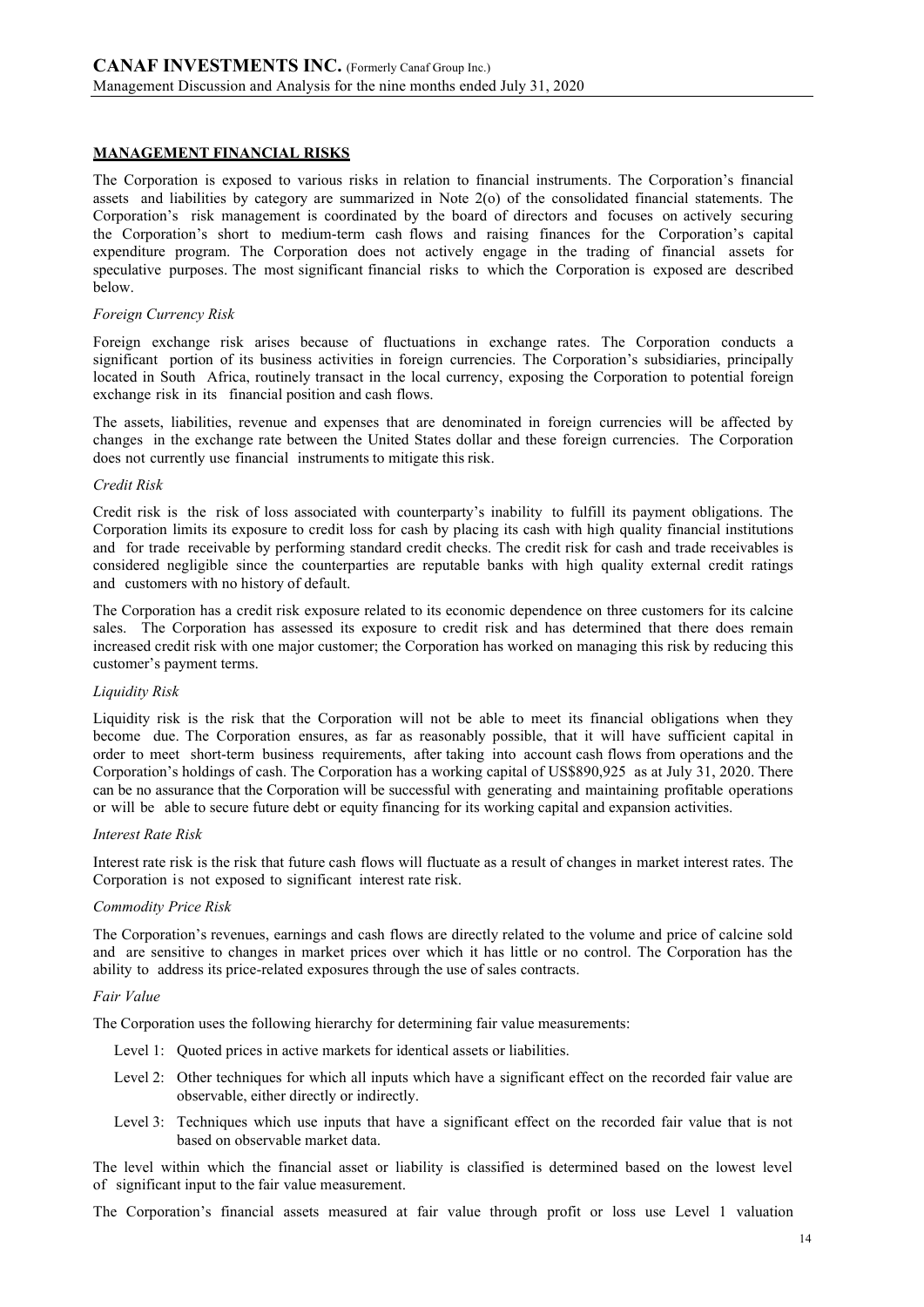techniques during the nine months ended July 31, 2020. The carrying values of the Corporation's financial assets and liabilities approximate their fair values as at July 31, 2020.

### **CAPITAL RISK MANAGEMENT**

The Corporation's objectives in managing its capital are to ensure adequate resources are available to fund its coal processing business in South Africa, to seek out and acquire new projects of merit, and to safeguard its ability to continue as a going concern. The Corporation manages its share capital as capital, which as at July 31, 2020 totaled US\$8,079,463 (2019: US\$8,079,463).

The Corporation manages its capital structure in a manner that provides sufficient funding for operational and capital expenditure activities. Funds are secured through the sale of calcine in South Africa and, when necessary, through debt funding or equity capital raised by means of private placements. There can be no assurances that the Corporation will be able to obtain debt or equity capital in the case of operating cash deficits.

The Corporation may, from time to time, invest capital that is surplus to immediate operational needs in shortterm, liquid, and highly rated financial instruments held with major financial institutions, or in marketable securities. The Corporation may also, from time to time, enter into forward foreign exchange and commodity price contracts to hedge a portion of its exposure to movements in foreign exchange and commodity prices.

The Corporation has no externally imposed capital requirements and has not paid or declared any dividends since the date of incorporation, nor are any contemplated in the foreseeable future. There were no changes in the Corporation's approach to capital management during the quarter ended July 31, 2020.

### **RISKS AND UNCERTAINTIES**

The Corporation is subject to a number of risk factors due to the nature of the mining business in which it is engaged, including movements in commodity prices, which are difficult to forecast. The Corporation seeks to counter these risks as far as possible by selecting exploration areas on the basis of their recognized geological potential to host economic deposits.

The Corporation's assets are of indeterminate value. For further particulars see the financial statements filed on www.sedar.com.

### *Covid-19 Pandemic*

The emerging pandemic scene globally could have negative consequences for all operations. Sickness as a result of the virus could impact sales, ability to service sales, rent collection, and general management. The board have put contingency plans in place to support with continuing the Southern Coal operations and manage any care and maintenance measures that need to be implemented.

The operations of the board, senior management and administration, given its already remote working structure, should not be adversely affected by necessary measures to minimise the risks and effects of the virus; we do not see any reason why the corporate side of the business cannot function as usual. International travel of senior management will however be suspended until it is recommended by the Governments of the United Kingdom and South Africa.

### *Exploration and Development*

The Corporation is not currently engaged in any exploration or development projects.

### *Operating Hazards and Risks*

Operations in which the Corporation has a direct or indirect interest will be subject to all the hazards and risks normally incidental to exploration, development and production of resources, any of which could result in work stoppages, damage to persons or property and possible environmental damage. Although the Corporation has or will obtain liability insurance in an amount which it considers adequate, the nature of these risks is such that liabilities might exceed policy limits, the liabilities and hazards might not be insurable, or the Corporation might not elect to insure itself against such liabilities due to high premium costs or other reasons, in which event the Corporation could incur significant costs that could have a material adverse effect upon its financial condition.

### *Metal and Mineral Prices*

Factors beyond the control of the Corporation affect the price and marketability of gold and other metals and minerals. Metal and mineral prices have fluctuated widely, particularly in recent years and are affected by numerous factors including international, economic and political trends, expectations of inflation, currency exchange fluctuations, interest rates, global or regional consumption patterns, speculative activities and worldwide production levels. The effect of these factors on the Corporation's future prospects cannot accurately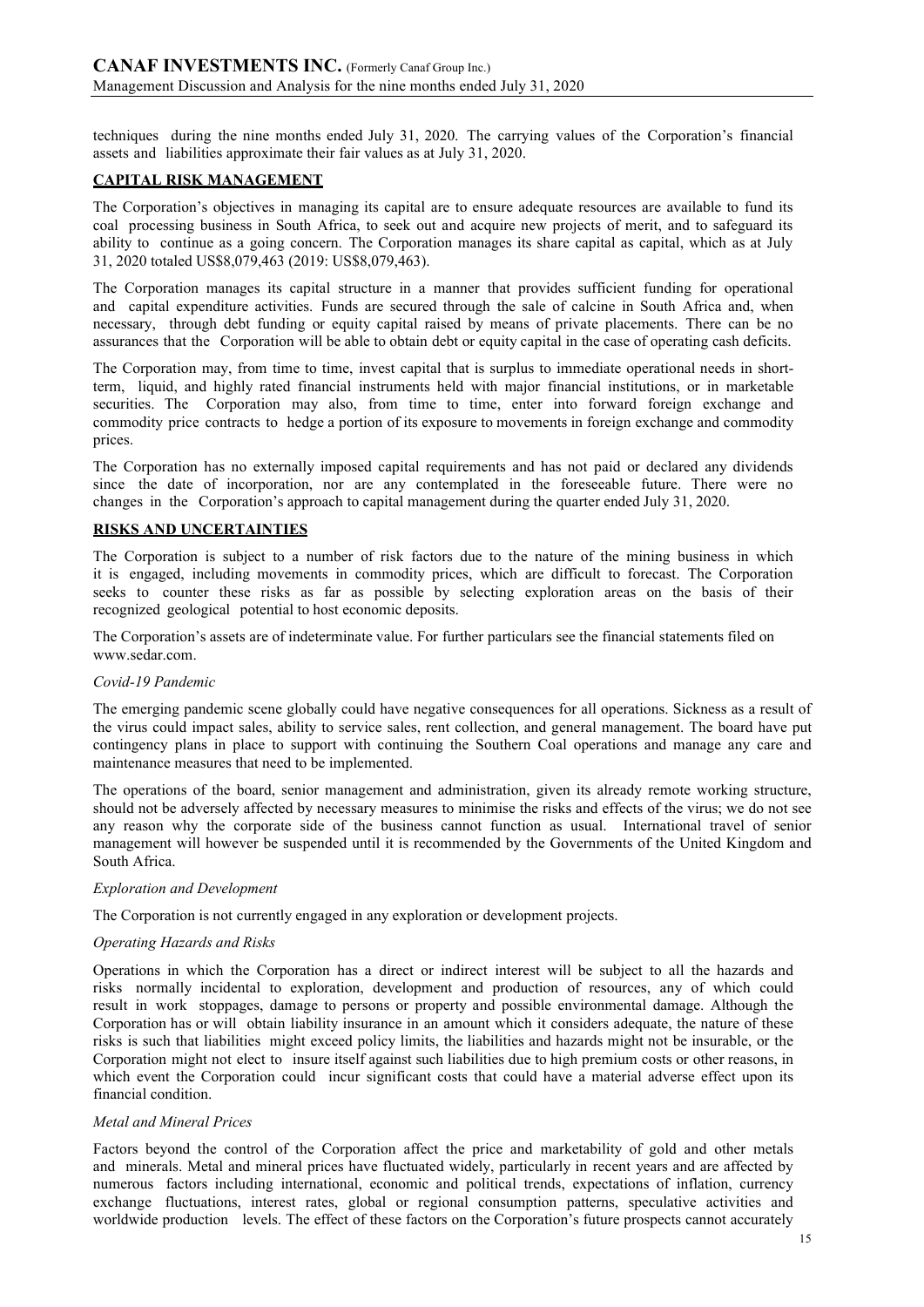be predicted.

### *Political Risk*

Quantum and Canaf Investments is located in South Africa and consequently the Corporation will be subject to certain risks, including currency fluctuations, electricity outages and possible political or economic instability, and exploration and production activities may be affected in varying degrees by political stability and government regulations relating to the industry. Any changes in regulations or shifts in political attitudes are beyond the control of the Corporation and may adversely affect its business. Exploration may be affected in varying degrees by government regulations with respect to restrictions on future exploitation and production, price controls, export controls, foreign exchange controls, income taxes, expropriation of property, environmental legislation and site safety.

### *Environmental Factors*

All phases of the Corporation's operations will be subject to environmental regulation in South Africa.

Environmental legislation is evolving in a manner which will require stricter standards and enforcement, increased fines and penalties for non-compliance, more stringent environmental assessments of proposed projects and a heightened degree of responsibility for companies and their officers, directors and employees. In addition, certain types of operations require the submission and approval of environmental impact assessments. Environmental assessments of proposed projects carry a heightened degree of responsibility for companies and directors, officers and employees. The cost of compliance with changes in governmental regulations has a potential to reduce the profitability of operations. The exploration, development and production activities of the Corporation will require certain permits and licenses from various governmental authorities and such operations are and will be governed by laws and regulations governing exploration, development and production, labour standards, occupational health, waste disposal, toxic substances, land use, environmental protection, safety and other matters. Companies engaged in exploration activities generally experience increased costs and delays as a result of the need to comply with applicable laws, regulations and permits. There can be no assurance that all licenses and permits which the Corporation may require to carry out exploration and development of its projects will be obtainable on reasonable terms or on a timely basis, or that such laws and regulations would not have an adverse effect on any project that the Corporation may undertake.

### *Cash Flows and Additional Funding Requirements*

The Corporation has significant revenues from operations and produces positive cashflow. The Corporation intends to expand organically using available cash and local debt financing, when required.

Should the Corporation decided to develop or acquire a relatively large asset or opportunity, the majority of sources of funds will in large portion be derived from the issuance of equity or project finance debt. Although the Corporation presently has sufficient financial resources and has been successful in the past in obtaining equity and debt financing to undertake its currently planned exploration and development programs, there is no assurance that it will be able to obtain adequate financing in the future or that such financing will be on terms advantageous to the Corporation.

# *Enforcement of Civil Liabilities*

Substantially all of the assets of the Corporation will be located outside of Canada, with the directors and officers of the Corporation being resident outside of Canada also. As a result, it may be difficult or impossible to enforce judgments granted by a court in Canada against the assets of the Corporation or the directors and officers of the Corporation residing outside of Canada.

### *Management*

The Corporation is dependent on a relatively small number of key employees, the loss of any of whom could have an adverse effect on the Corporation.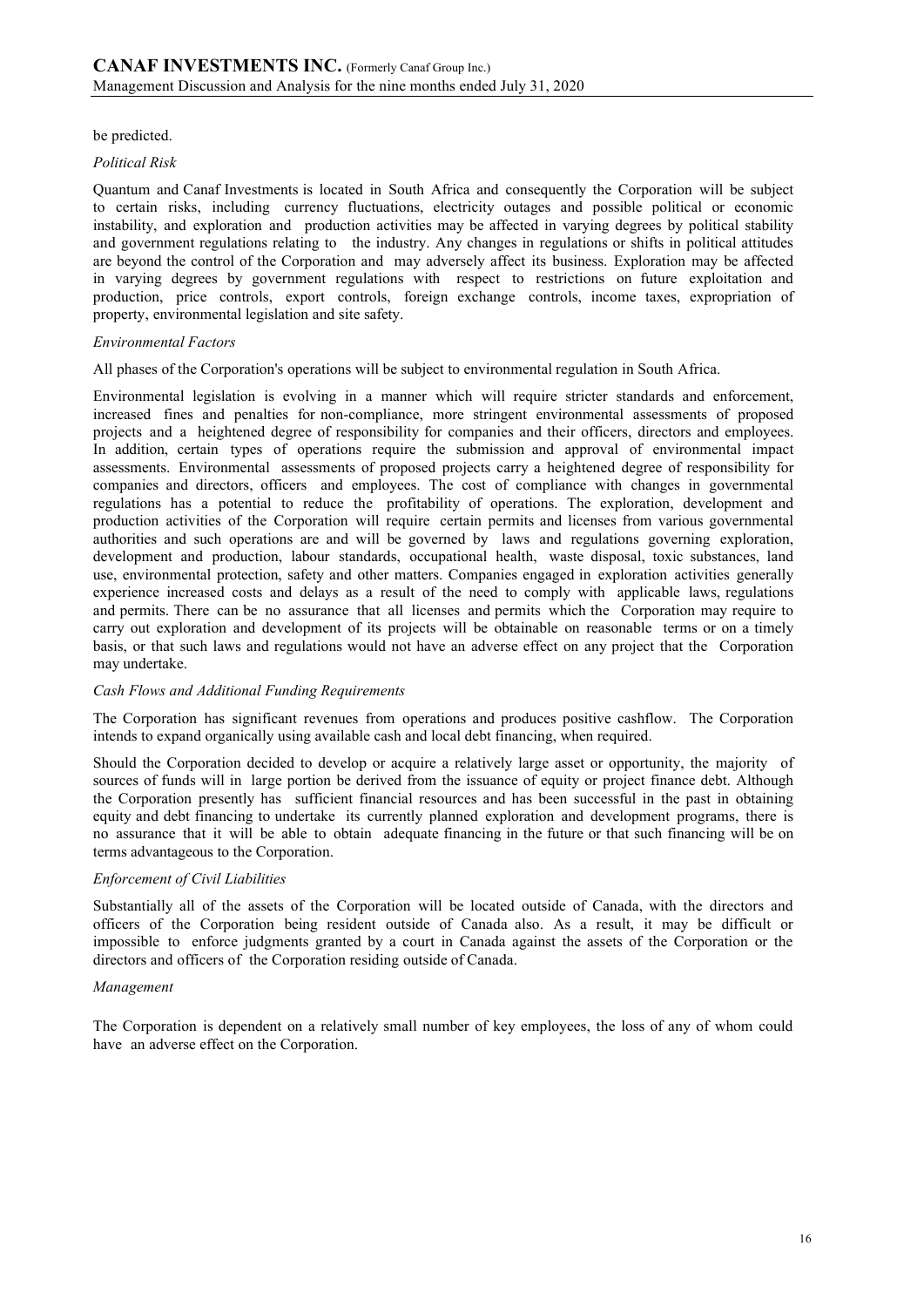# **CAUTIONARY STATEMENTS ON FORWARD-LOOKING INFORMATION**

This MD&A together with the Corporation's consolidated financial statements for the nine months ended July 31, 2020 contain certain statements that may be deemed "forward-looking statements". All statements in this MD&A, other than statements of historical fact, that address exploration drilling, exploitation activities and events or developments that the Corporation expects to occur, are forward looking statements. Forward looking statements in this document are statements that are not historical facts and are generally, but not always, identified by the words "expects", "plans", "anticipates", "believes", "intends", "estimates", "projects", "potential" and similar expressions, or that events or conditions "will", "would", "may", "could" or "should" occur. Information inferred from the interpretation of drilling results and information concerning resource estimates may also be deemed to be forward looking statements, as it constitutes a prediction of what might be found to be present when and if a project is actually developed. Although the Corporation believes the expectations expressed in such forward-looking statements are based on reasonable assumptions, such statements are not guarantees of future performance and actual results may differ materially from those in the forward-looking statements.

Inherent in forward-looking statements are risks and uncertainties beyond the Corporation's ability to predict or control, including risks that may affect the Corporation's operating or capital plans, including risks generally encountered in the exploration and development of natural resource properties, such as unusual or unexpected geological formations, unanticipated metallurgical difficulties, ground control problems, process upsets and equipment malfunctions; risks associated with labour and unavailability of skilled labour; fluctuations in the market prices of the Corporation's principal products, which are cyclical and subject to substantial price fluctuations; risks created through competition for natural resource properties; risks associated with lack of access to markets; risks associated with mineral and resource estimates, including the risk of errors in assumptions or methodologies; risks posed by fluctuations in exchange rates and interest rates, as well as general economic conditions; risks associated with environmental compliance and permitting, including those created by changes in environmental legislation and regulation; risks associated with the Corporation's dependence on third parties in the provision of transportation and other critical services; risks associated with aboriginal title claims and other title risks; social and political risks associated with operations in foreign countries; and risks associated with legal proceedings.

Actual results and developments are likely to differ, and may differ materially, from those expressed or implied by the forward-looking statements contained in this MD&A. Such statements are based on a number of assumptions which may prove to be incorrect, including, but not limited to, the following assumptions: that there is no material deterioration in general business and economic conditions; that there is no unanticipated fluctuation of interest rates and foreign exchange rates; that the supply and demand for, deliveries of, and the level and volatility of commodity prices develop as expected; that the Corporation receives regulatory and governmental approvals as are necessary on a timely basis; that the Corporation is able to obtain financing as necessary on reasonable terms; that there is no unforeseen deterioration in the Corporation's activity costs; that the Corporation is able to continue to secure adequate transportation as necessary for its exploration activities; that the Corporation is able to procure equipment and supplies, as necessary, in sufficient quantities and on a timely basis; that exploration activity timetables and capital costs for the Corporation's planned projects are not incorrectly estimated or affected by unforeseen circumstances; that costs of closure of various operations are accurately estimated; that there are no unanticipated changes to market competition; that the Corporation's estimates in relation to its natural resource interests are within reasonable bounds of accuracy (including with respect to size, grade and recoverability of mineral projects) and that the geological, operational and price assumptions on which these are based are reasonable; that no environmental and other proceedings or disputes arise; and that the Corporation maintains its ongoing relations with its employees, consultants and advisors.

Readers are cautioned that the foregoing list of important factors and assumptions is not exhaustive. Forward- looking statements are not guarantees of future performance. Events or circumstances could cause the Corporation's actual results to differ materially from those estimated or projected and expressed in, or implied by, these forward- looking statements. The Corporation undertakes no obligation to update publicly or otherwise revise any forward- looking statements or the foregoing list of factors, whether as a result of new information or future events or otherwise, except as may be required under applicable laws.